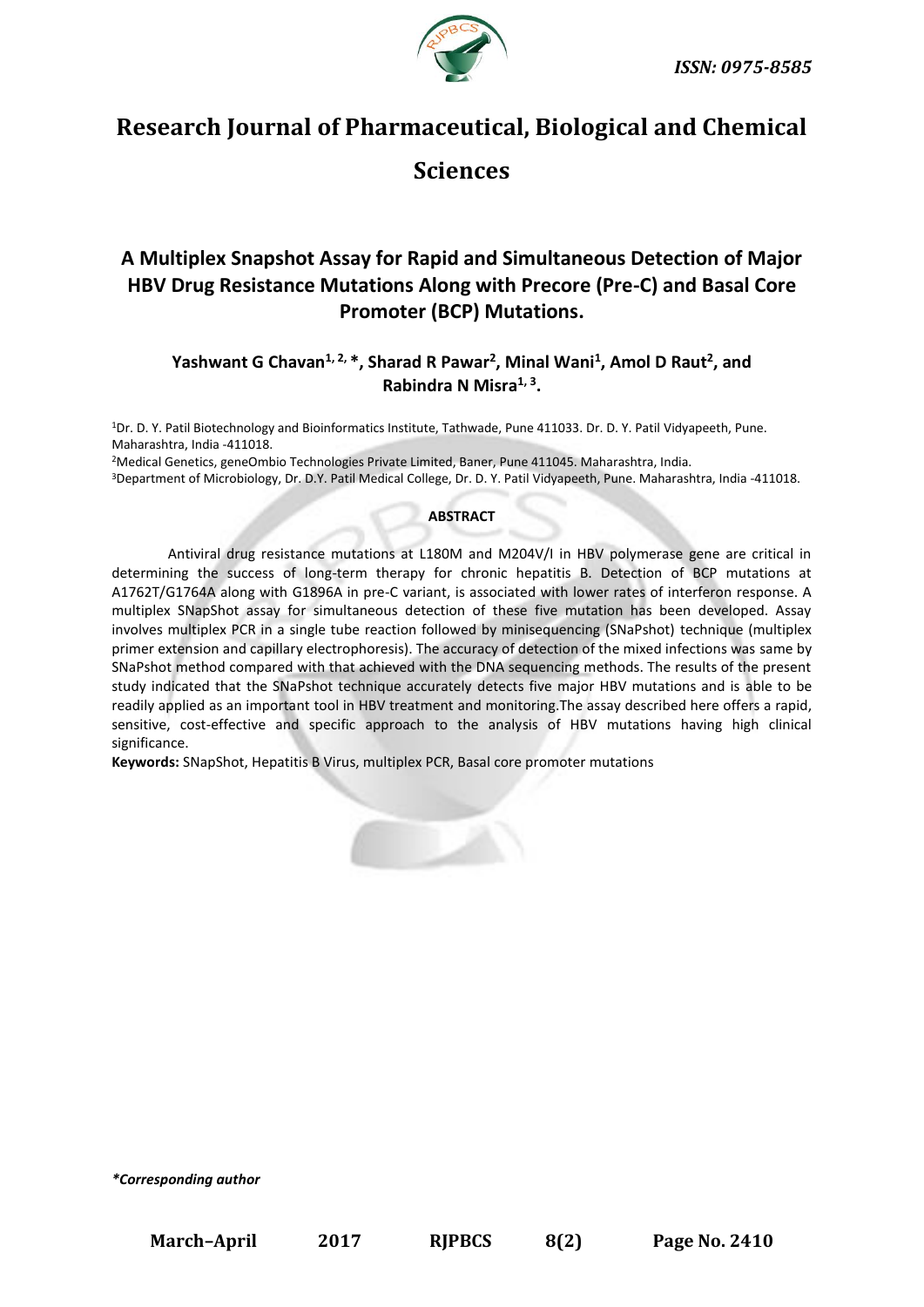

#### **INTRODUCTION**

The hepatitis B virus (HBV) infection is major cause of hepatitis as well as aggressive and advanced liver disease, including cirrhosis and hepatocellular carcinoma in human patients(1). Nucleos(t)ide analogue reverse transcriptase inhibitors (NRTIs) are an essential tool for the treatment of hepatitis B virus (HBV) associated liver disease because of their effective antiviral activity in the absence of significant side effects and major contraindications(2). Treatment of chronic hepatitis B (CHB) is geared to achieving continuous suppression of hepatitis B virus (HBV) replication and reduction of liver disease, with the aim of averting liver failure, cirrhosis, and hepatocellular carcinoma(3). Antiviral drug resistance in HBV is associated with mutations in the highly conserved YMDD region (codons 203–206 of the reverse transcriptase (rt) gene), which is region of the catalytic position of the HBV polymerase(4-6). Three types of mutations are observed in the polymerase gene. There is the M204V associated with L180M (Group I), the M204I alone (Group II) or the M204I with L180M (Group III). TheL180M and M204V mutations act synergistically to increase resistance to lamivudine(7). Resistance to lamivudine is routinely detected by nucleotide sequencing of PCR products(8). Many researchers have found that the state of some HBeAg negative hepatitis B patients is not steady and is even serious(9, 10).Such HBeAg negative patients are in a state of HBV infection in their complete life, and have dynamic HBV replication and continuous liver function injury. This condition is related with mutations in the pre-core (pre-C; nucleotides 1814-1900) and core promoter (CP; nucleotides 1613-1849) regions of HBV genome(11-14). Among these mutations, the pre-C mutation nt1896G/A is common, causing in the early cessation of HBeAg translation(15). The coinciding presence of A1762T and G1764A mutations in the basic core promoter (BCP) region of HBV can lead to a 50%-70% decline in the RNA transcription level in the pre-C region, and thus resulting into reinforcement of viral replication(16-18). Mutation at nucleotide 1896 of the pre-C region (TAG mutation) ends production of the HBeAg, leading to HBeAg-negative CHB, while mutations in BCP region at nucleotides 1762 and 1764 may play a role in HBeAg clearance(10, 19, 20).

The pre-C and BCP mutations also appear to influence response to interferon treatment(21, 22). Testing for these mutations may therefore have prognostic value. Among the many factors that may contribute to pathogenesis and carcinogenesis, scientists have found that A1762T/G1764A double mutation in HBV genome is a predictive biomarker for Hepatocellular carcinoma (HCC) development(18). This mutation is involved in the mechanism of infection with hepatitis B e antigen (HBeAg)-negative virus. A1762T/G1764A double mutation is more prevailing in HBV genotype C, and correlates with increased replication capacity(23). Furthermore, HBV genotype C with1762T/1764A mutations is associated with a higher risk of HCC, and this association is independent of serum HBV viral load(24). Currently, A1762T/G1764A mutation is routinely detected by nucleotide sequencing of PCR products(25). Other mutation detection methods for HBV drug resistance are available or under development, such as restriction fragment length polymorphism, mutationspecific real-time PCR, oligonucleotide microarray, Tetra-ARMS PCR, High resolution melt (HRM) curve analysis and next-generation sequencing (NGS)(8, 26, 27). Each of these methods have their own merits and demerits in terms of time required for analysis, cost incurred for testing, sensitivity and specificity. The present study adopted SNaPshot method mediated by multiplex PCR for detection of each of these significant mutations in single tube reaction.

Our aim here was to develop a rapid, cost-effective and reproducible method for simultaneous detection of major HBV drug resistance mutations (L180M and M204V/I),basal core promoter mutation (A1762T/G1764A) and pre-core mutation (G1896A ) by employing multiplex primer combined PCR amplification and subsequent minisequencing (SNaPshot) technique (multiplex primer extension and capillary electrophoresis).

#### **MATERIALS AND METHODS**

#### **Study samples:**

This study examined a total of 50 blood serum samples from chronic HBV infected patients visiting Molecular Diagnostic Lab of geneOmbio Technologies Private Limited (Pune, India) during March 2012 to December 2016. HBeAg positive (ELISA test) CHB patients having detectable viral load on COBAS Taqman 48 HBV monitor test were included in these 50 samples reference panel. HIV-1 or HCV co-infected patients were excluded. Twenty uninfected control samples were also collected for validation purpose. All procedures conformed to the ethical guidelines of the 1975 Helsinki Declaration. Samples were de-identified and none of

**March–April 2017 RJPBCS 8(2) Page No. 2411**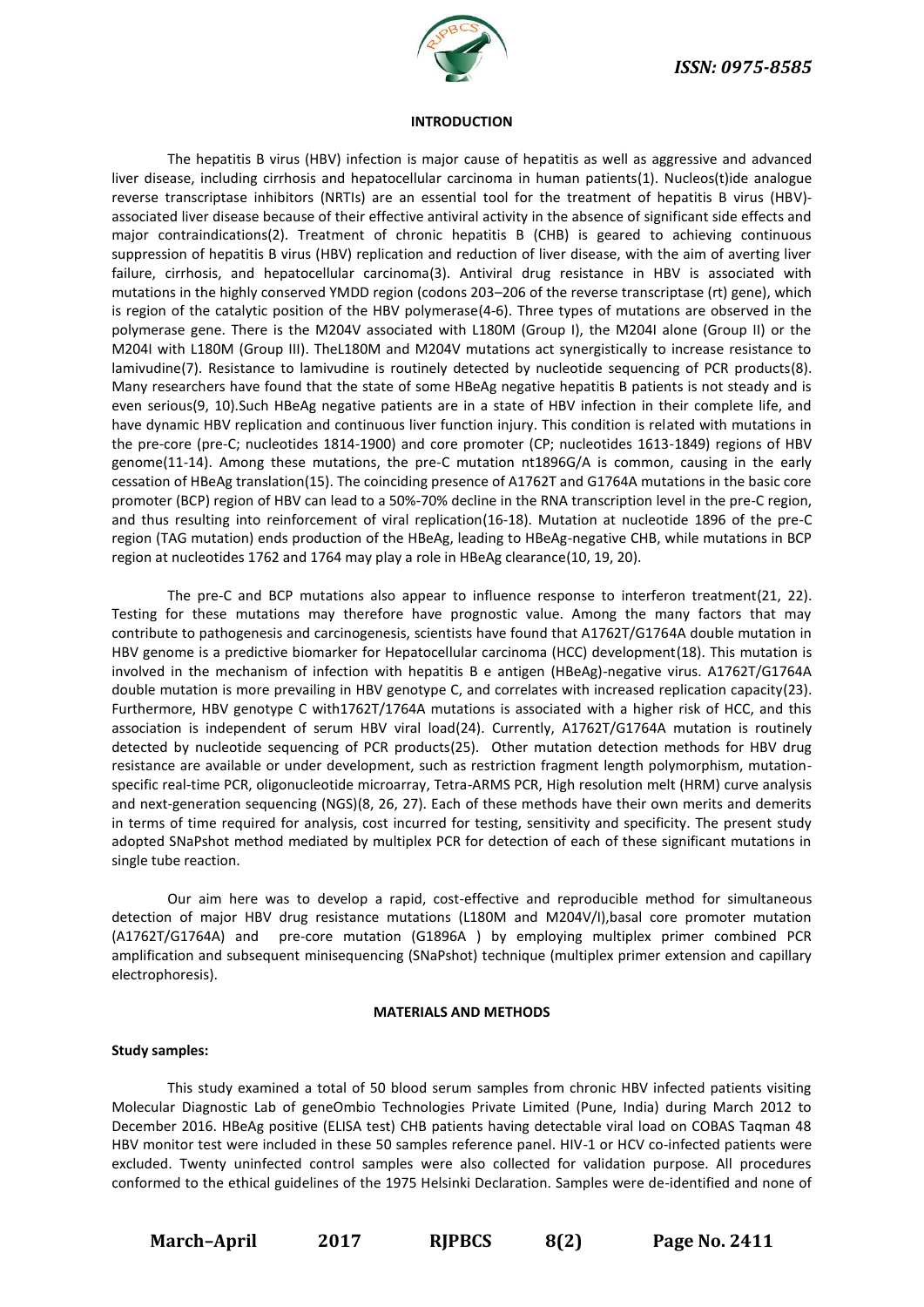

the personal information related to patients was disclosed. This study was approved by Institutional Review Board (IRB) at geneOmbio Technologies, Pune, India. (Approval No. IRB/2012/G-011). The serum samples were collected and stored at -40°C until use.

## **Multiplex PCR primers and SNaPshot probes:**

Primer designing for multiplex PCR and SNaPshot probes was performed using HBV full length sequences of different genotypes (Genbank database) and primer design tool Primer3v0.4.0 available online at [http://bioinfo.ut.ee/primer3-0.4.0/primer3/.](http://bioinfo.ut.ee/primer3-0.4.0/primer3/) Primers were designed for amplification of HBV DNA covering drug resistance mutations located at  $180<sup>th</sup>$  and  $204<sup>th</sup>$  amino acid positions in polymerase gene. Multiplex PCR primers for amplification of region covering 1762/1764 and 1896 nucleotide positions in BCP and Pre-C gene region respectively were also designed. SNaPshot probes for detection of the selected five mutation locations were designed to anneal on the sense or antisense strand immediately adjacent to the mutation site as detailed in Table 1. Each probe for drug resistance mutation was synthesized with a different length of poly (dT) tail to allow separation of SNaPshot products on the basis of size. SNaPshot probes of BCP and Pre-C mutation were not tagged with poly (dT) tail as the length of primer sequence without tail was sufficient to differentiate probes during capillary electrophoresis.

#### **Standard clones:**

Clinical samples with chronic HBV infection having previously identified drug resistance mutation by standard sequencing assay were used for preparation of standard plasmid. HBV DNA was isolated by Roche HiPure Viral Nucleic Acid kit (Roche Diagnostics). PCR was performed in a 2720 thermal cycler and newly designed PCR primers in two separate tubes for pol and BCP – Pre-C genes using following conditions: 94°C for 5 min, followed by 94°C for 30 s, 55°C for 30 seconds, and 72°C for 30 seconds for 35 cycles, with a final extension at 72°C for 5 min. The PCR products were purified (Wizard DNA purification kit, Promega) and cloned into the pGEM-T Easy Vector System (Promega, Madison, WI, USA). The mutations in plasmid clones were confirmed by sequencing using BigDyeTerminator v3.1 cycle sequencing kit on 3130 Genetic analyzer (Applied Biosystems). The sequences that carried the L180M, M204V and M204I mutation from pol gene were selected as standard plasmid clones. In second amplicon, A1762T/G1764A double mutation clone along with another clone having G1896A mutation in Pre-C was selected. Wild type sequence containing clone was also identified and further used for standardization of SNaPshot method.

#### **Multiplex PCR and SNaPshot analysis:**

Multiplex PCR was performed in a volume of 25 μl containing 1x PCR buffer, 1.5 mM MgCl2, 0.2 mM dNTPs, 0.5 μM of each primer, 1 unit Taq DNA polymerase (Thermo Fisher Scientific) and five microlitre of template DNA. Thermal cycler conditions were: 95°C for 5 min, 35 cycles of 95°C for 30 sec, 55°C for 30 sec, 72°C for 30 sec and final extension for 10 min at 72°C. Multiplex PCR products were checked for quality and concentration by running 5 μl in 2% agarose-TBE gels. The remaining PCR products were treated with ExoSAP-IT reagent (Affymetrix). For validation purpose, singleplex PCR was performed using both the primer pairs separately to amplify DNA from study samples. These amplicons were sequenced using Sanger's method with the BigDye terminator v3.1 cycle-sequencing kit and ABI 3130 Genetic analyzer. SNaPshot analysis was performed using an Applied Biosystems SNaPshot Multiplex Kit. Nine microliter SNaPshot reaction containing 2.5 μl of SNaPshot Multiplex Ready Reaction Mix, 1x BigDye sequencing buffer, 1 μl of probe mix (consisting of 0.75 μM of each probe) and 2 μl of ExoSAP-IT-treated multiplex PCR product was set for each sample. Extension reactions were performed in a 2720 thermal cycler and consisted of 30 cycles of denaturation at 95°C for 10 sec, annealing at 50 °C for 5 seconds and extension at 60 °C for 30 seconds. Labelled extension products were treated with shrimp alkaline phosphatase (1 unit per sample) then diluted 1 in 10. One microliter of the diluted extension product was mixed with 9.5 μl of HiDi™ formamide and 0.5 μl of Genescan-120LIZ size standard (Applied Biosystems). Products were denatured at 95°C for 3 minutes in a 2720 thermal cycler. The amplicons were separated using an ABI PRISM 3130 Genetic Analyzer with a 36 cm length capillary and POP-7™ polymer. Capillary electrophoresis analysis was performed using GeneMapper 3.7 Software.

**March–April 2017 RJPBCS 8(2) Page No. 2412**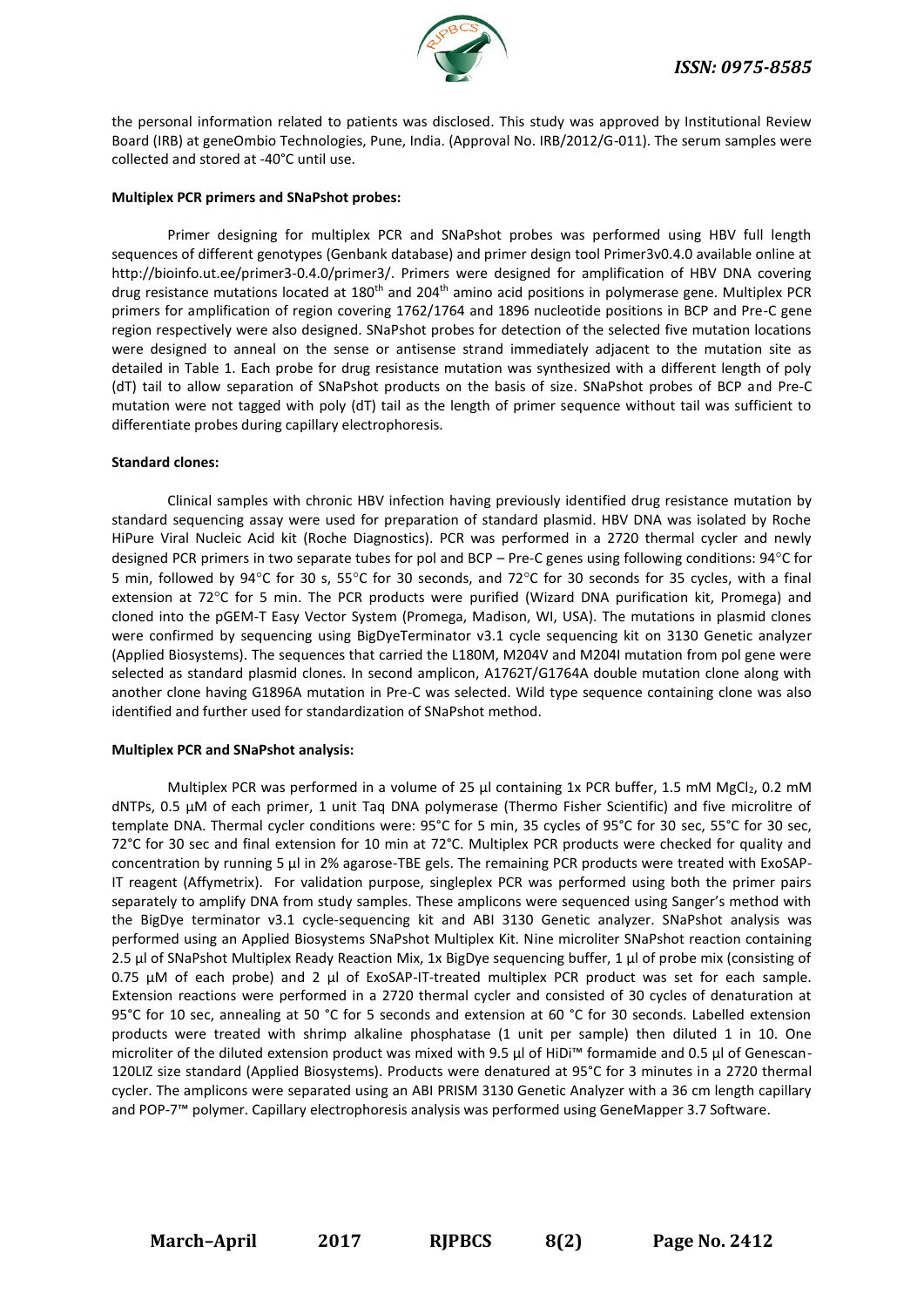

**RESULTS**

# **HBV DNA amplification:**

Multiplex PCR primers for two different regions in HBV genome simultaneously amplified pol and BCP-Pre-C genes generating two distinct fragments of length 409 and 567 bp respectively **(Figure 1)**. Each of the standard clone amplified successfully. Thirty eight out of fifty DNA samples from validation panel were effectively amplified using the multiplex PCR primers. Viral load of the non-amplified samples was less than 500 copies/mL as determined by COBAS TaqMan 48 HBV test (Roche Molecular Diagnostics).

# **Figure 1: Multiplex polymerase chain reaction of two genes simultaneously in a single tube reaction resulting in 409 bp and 567 bp amplicons. Lane M: 100-1000bp DNA ladder, Lane 1-7: Study samples.**



# **Strategies for detection of each mutation:**



**Figure 2: SNaPshot electropherograms obtained from four different samples that show all representative wild type and mutant loci. The X-axis represents the size of the mini-sequencing products (nucleotides); the Y-axis represents relative fluorescence units (RFUs). STD: GS120 LIZ size standard.**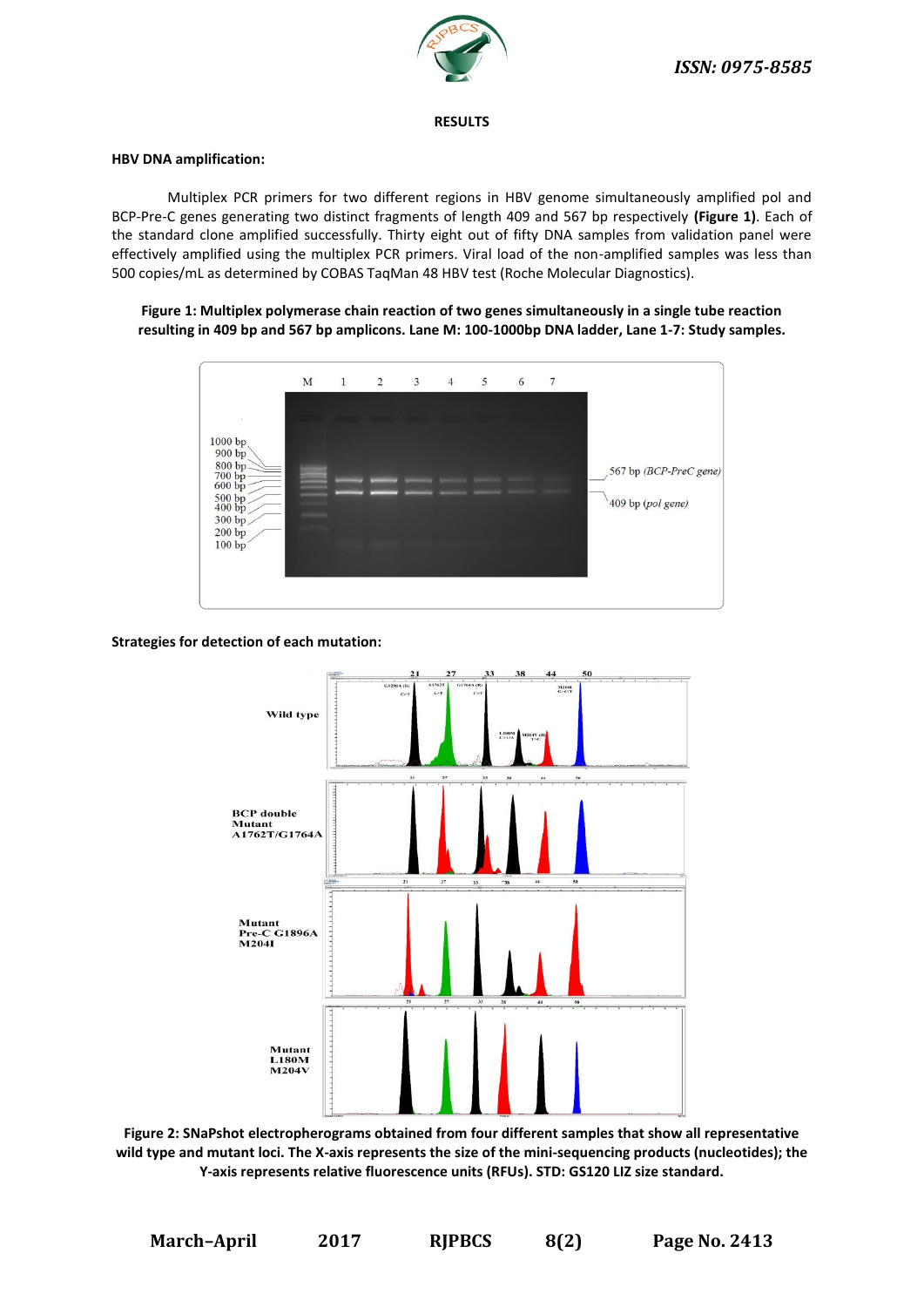

Probe BCP\_A1762T recognized the HBV locus 1762, while probes BCP\_G1764A and Pre\_C\_G1896A, recognized the HBV loci 1764 and 1896, respectively. The single base extension of these three probes produced 27, 33 and 21 bp fragments, respectively **(Table 1, Figure2)**. For drug resistance mutations, Probe Pol\_L180M recognized mutation at 180<sup>th</sup> amino acid (CTG->ATG) in pol gene while probes Pol\_M204V and Pol M204I detected HBV pol amino acid 204 changing to Valine (ATG $\rightarrow$ GTG) and Isoleucine (ATG $\rightarrow$ ATC, ATT), respectively. The single base extension of these three probes produced 38, 44 and 50 bp fragments, respectively **(Table 1, Figure 2)**.

| Table 1: Mulitplex PCR primers for amplification of two different fragments from HBV genome and SNaPshot |
|----------------------------------------------------------------------------------------------------------|
| probes for detection of mutations in the amplified fragments                                             |

| Gene                              | <b>Multiplex Primers (5'-3')</b>                              | DIR <sup>a</sup> | <b>LEN<sup>b</sup></b> | <b>Amplicon</b><br>Size (bp)<br>(Locus) | Tm<br>$(^{\circ}C)$ | %GC |
|-----------------------------------|---------------------------------------------------------------|------------------|------------------------|-----------------------------------------|---------------------|-----|
|                                   | CTGTATTCCCATCCCATCATC                                         | F                | 21                     | 409                                     | 59                  | 48  |
| Polymerase                        | GACCCACAATTCGTTGACATAC                                        | R                | 22                     | $(598-1006)$                            | 58                  | 45  |
|                                   | GGGACGTMCTTYGTYTACGTC                                         | F                | 21                     | 567                                     | 53                  | 48  |
| BCP-Pre-C                         | GAAGGAAAGAAGTCAGAAGGC                                         | $\mathsf{R}$     | 21                     | $(1411 - 1977)$                         | 52                  | 48  |
| <b>Mutation Locus/ Probe Name</b> | <b>SNaPshot Primers(5'-3')</b>                                | DIR <sup>a</sup> | <b>LEN<sup>b</sup></b> | <b>SNP</b> <sup>c</sup>                 | Tm<br>$(^{\circ}C)$ | %GC |
| <b>BCP_A1762T</b>                 | AGGAGYYGGGGGAGGAGATTWGRTTAA                                   | F                | 27                     | A/T                                     | 60                  | 48  |
| BCP_G1764A                        | CCAATTTATGCCTACAGCCTCCTARTACAAAG<br>Α                         | $\mathsf{R}$     | 33                     | C/T <sup>d</sup>                        | 62                  | 42  |
| Pre_C_G1896A                      | <b>TACGGGTCAATGTCCATGCCC</b>                                  | $\mathsf{R}$     | 21                     | C/T <sup>d</sup>                        | 57                  | 56  |
| Pol_L180M                         | TTTTTTTTTTTTTTTTTTTTTGCCTCAGTCCGTT<br><b>TCTC</b>             | F                | 38                     | C/T/A                                   | 58                  | 59  |
| Pol_M204V                         | TTTTTTTTTTTTTTTTTTTTTTTTTCCCAATACCA<br>CATCATCCA              | ${\sf R}$        | 44                     | T/C <sup>d</sup>                        | 58                  | 47  |
| Pol_M204I                         | TTTTTTTTTTTTTTTTTTTTTTTCCCCCACTGTTT<br><b>GGCTTTCAGTTATAT</b> | F                | 50                     | G/C/T                                   | 61                  | 40  |

aDirection of primers

b Length of primer

<sup>c</sup>Nucleotide changes that can be detected by SNaPshot probes

<sup>d</sup> As the probes is in reverse orientation, the reverse complement base is detected.

# **SNaPshot analysis optimization:**

The probe length (21, 27, 33, 38, 44 and 50 bp), its concentration (0.75  $\mu$ M) and the template concentration were optimized to ensure consistency in the height and position of the peaks representing the five different types of extension products. DNA template concentration ranging from 5ng-20ng/μl showed a significant linear regression with the peak height (r=0.995).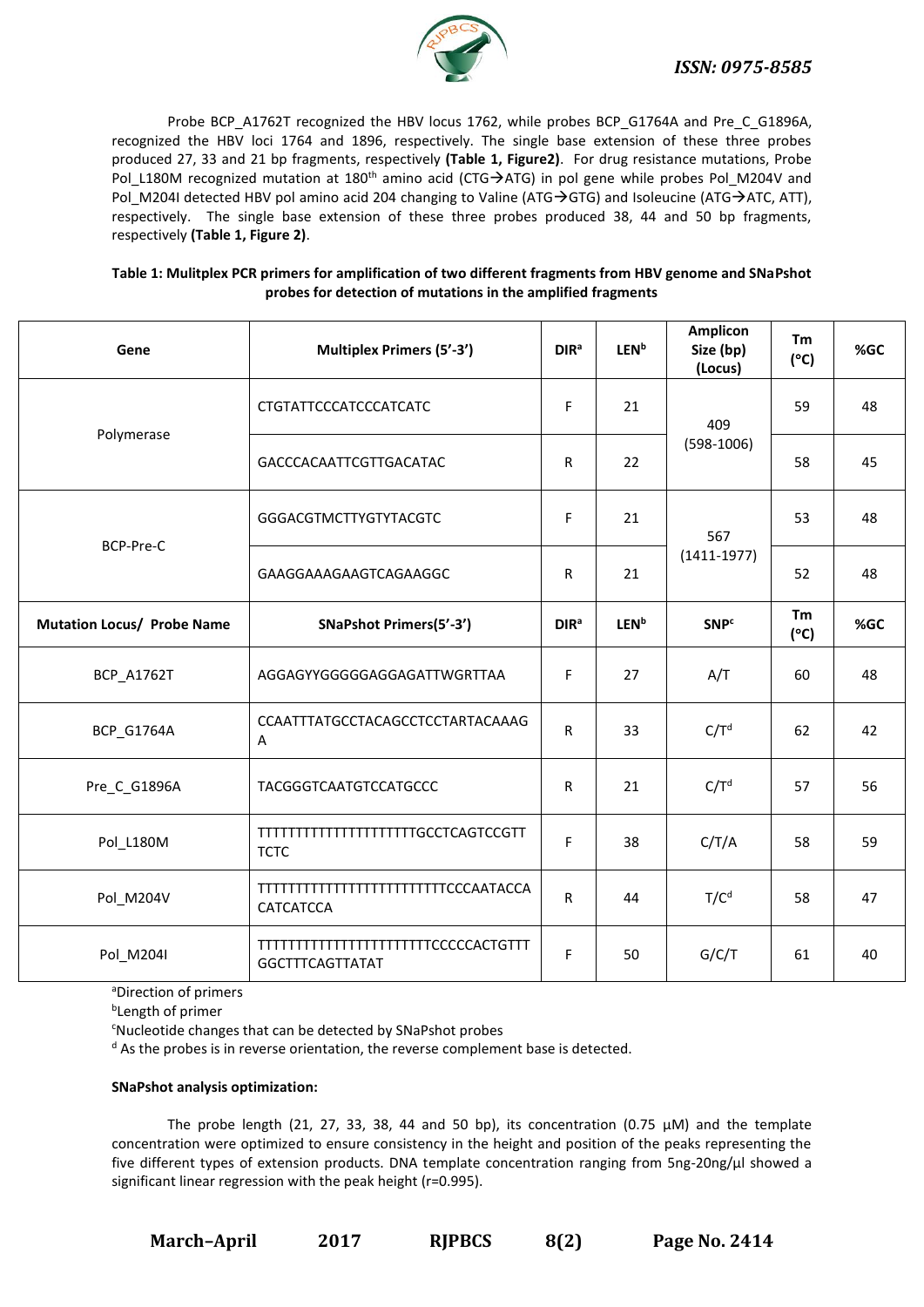

#### **Specificity and sensitivity:**

This novel multiplex SNaPshot method was validated by analysis of the HBV mutant standard plasmid clones identified using Sanger sequencing method. For each drug resistance mutation locus as well as mutations in BCP and Pre-C region SNaPshot method showed hundred percent concordance with Sanger sequencing method. Multiplex PCR of negative control samples showed no amplification, thus ruled out the chances of false positive cases, proving the method as highly specific for HBV DNA amplification. The sensitivity of the SNaPshot assay was assessed by analysis of the diluted HBV DNA samples, wherein it was observed that the multiplex SNaPshot method is applicable to samples having more than 500 HBV DNA copies/ml. Diluted HBV DNA with less than 500 copies showed no amplification in multiplex PCR, hence could not be subjected to further SNaPshot analysis. This was in concordance with the earlier results in which 38 out of 50 samples were amplified having viral load greater than 500 copies/mL.

#### **Comparison of the SNaPshot assay and DNA sequencing:**

The SNaPshot assay was evaluated using clinical serum samples from patients identified with chronic HBV infection. All samples were analyzed by the SNaPshot assay and DNA sequencing. A comparison of the results obtained using the SNaPshot assay and DNA sequencing demonstrated 100% (38/38) sensitivity and validity of the SNaPshot assay**(Table 2)**. The accuracy of the SNaPshot assay for detection of mixture of mutants was found to be equivalent to that of direct DNA sequencing [100% (3/3) vs 100% (3/3)]

| <b>Parameters</b>                                      | <b>SNaPshot</b> | Sequencing     |  |
|--------------------------------------------------------|-----------------|----------------|--|
| Number of clinical specimen                            | 50              | 50             |  |
| Type of amplification                                  | Multiplex PCR   | Singleplex PCR |  |
| Number of samples amplified                            | 38 (76%)        | 38 (76%)       |  |
| Mean HBV viral load, log10 IU/mL by CTM48 <sup>e</sup> | $4.23 + 1.83$   | $4.23 + 1.83$  |  |
| <b>BCP A1762T</b>                                      | 6(15.8%)        | 6(15.8%)       |  |
| <b>BCP G1764A</b>                                      | 3(7.9%)         | 3(7.9%)        |  |
| Pre-C G1896A                                           | 4 (10.5%)       | 4 (10.5%)      |  |
| Pol L180M                                              | 4(10.5%)        | 4(10.5%)       |  |
| <b>Pol M204V</b>                                       | 1(2.6%)         | 1(2.6%)        |  |
| Pol M204I                                              | 2(5.3%)         | 2(5.3%)        |  |
| Wild type <sup>f</sup>                                 | 25 (65.8%)      | 25 (65.8%)     |  |

#### **Table 2: Comparison of the results of SNaPshot method and sequencing for detection of HBV mutations**

eViral load by Cobas Taqman 48 HBV kit converted to  $log_{10}$  IU/mL

<sup>f</sup>Two samples harbored A1762T/G1763A double mutations and M204V/I mutants were obtained in same samples that has L180M mutation hence completely wild type sample number for these mutant loci is higher than the sum of mutants.

#### **DISCUSSION**

In the present study, a SNaPshot assay was established for the simultaneous detection of important HBV mutation in clinical specimens. The methodology employed for this assay is also regarded as a mini-sequencing technology(28). The reaction mixture consisted of a polymerase, four fluorescent-labeled dNTPs and extension probes. The position of the nucleotide base at the termination site is associated with the mutation, and this is readily detectable by differential fluorescence peak analysis. The method detects six different type of mutations located at five different positions in HBV genome in a single run experiment. This has advantages over the technique used by Wang et al(29) as they were only able to detect BCP and pre-C regions mutations, whereas in SNaPshot method we have multiplexed it to include drug resistance mutation in pol gene.

The results of the present study demonstrate that the SNaPshot assay offers a rapid, robust and highly reliable alternative to traditional DNA sequencing methods for simultaneous detection of drug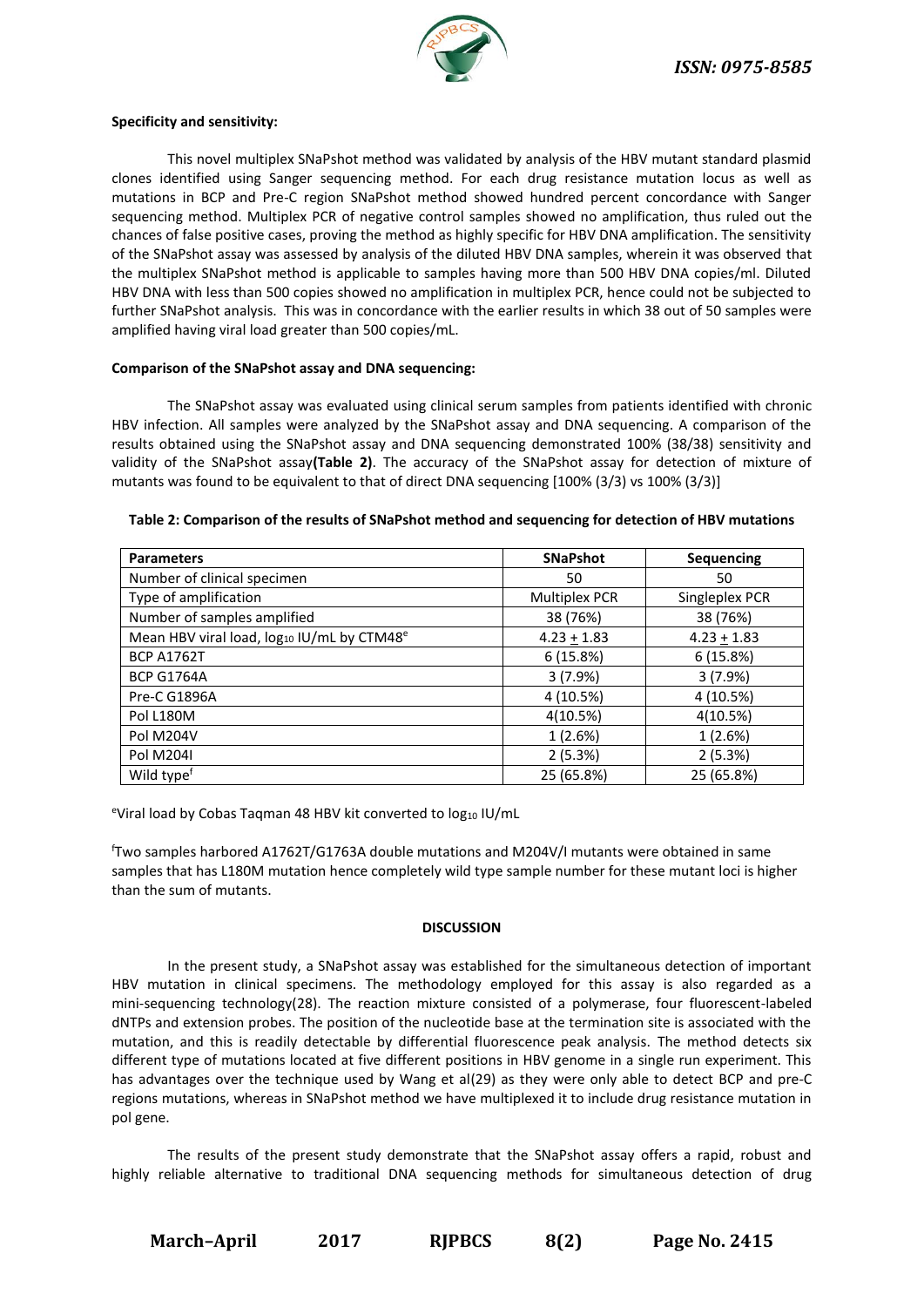

resistance, basal core protein and Pre core region mutations. In another study, scientists have used SNaPshot method for detection of few mutations in HBV YMDD codon region that included 13 patients. The 13 samples were simultaneously tested with SNaPshot and DNA sequencing, the same results were obtained. The study reported thatSNaPshot method showed high specificity(30).Due to use of multiplex technology this method effectively reduces the cost of PCR amplification as reported in few earlier studies that used multiplex PCR for various applications (31-33). Further, this method enables detection of all six types of mutations in single run which in turn reduces cost equivalent to two more Sanger sequencing reactions.

In summary, we have developed a highly sensitive Simple- Probe-based multiplex PCR assay for the detection of essential HBV mutations. The unique assay design reduces the analysis time and cost and helps in identifying resistant antivirals caused due to viral genome polymorphism. This assay platform may be useful in mutation detection for all patients on treatment, such that treatment can be effectively directed to drugs for which the virus is susceptible. This approach for highly sensitive mutation detection may also be applied to identification of other clinically significant mutations in HBV covering other mutant loci.

#### **CONCLUSION**

In conclusion, the present study showed that the SNaPshot method is able to be used for the simultaneous analysis of the mutations at different sites in HBV genome having huge clinical significance in patient treatment decision. The sensitivity and accuracy of this technique was shown to be comparable to that of the sequencing method. The SNaPshot method is limited by its potential for the detection of known mutations only. However, it gives significant information about presence or absence of mutations along with the mixture or mutant strains present in a particular sample. Thus, the present study provides the basis of a novel technique that is suitable for further development in HBV patient's molecular analysis.

# **ACKNOWLEDGEMENTS**

Authors are thankful to study participants for providing their valuable samples for this study. geneOmbio Technologies (Pune) laboratory staff for their support in conducting the study.

# **CONFLICT OF INTEREST:** None to declare.

#### **REFERENCES**

- [1] Di Bisceglie AM. Hepatitis B And Hepatocellular Carcinoma. Hepatology (Baltimore, Md). 2009;49(5 Suppl):S56-S60.
- [2] Gish R, Jia J-D, Locarnini S, Zoulim F. Selection of chronic hepatitis B therapy with high barrier to resistance. The Lancet infectious diseases. 2012;12(4):341-53.
- [3] Robotin MC, Kansil M, Howard K, George J, Tipper S, Dore GJ, et al. Antiviral therapy for hepatitis Brelated liver cancer prevention is more cost-effective than cancer screening. Journal of hepatology. 2009;50(5):990-8.
- [4] Liu B-M, Li T, Xu J, Li X-G, Dong J-P, Yan P, et al. Characterization of potential antiviral resistance mutations in hepatitis B virus reverse transcriptase sequences in treatment-naive Chinese patients. Antiviral research. 2010;85(3):512-9.
- [5] Villet S, Pichoud C, Billioud G, Barraud L, Durantel S, Trépo C, et al. Impact of hepatitis B virus rtA181V/T mutants on hepatitis B treatment failure. Journal of hepatology. 2008;48(5):747-55.
- [6] Zoulim F. Hepatitis B virus resistance to antiviral drugs: where are we going? Liver International. 2011;31(s1):111-6.
- [7] Ali M, Hasan F, Ahmad S, Al-Mufti S, Asker H. Mutation Patterns at Codons Rt204 And Rt180 of the HBV Polymerase Gene Associated with Lamivudine Resistance in Treated and Untreated Chronic HBV Patients in Kuwait: A Case Series. J Clin Case Rep. 2013;3(276):2.
- [8] Bottecchia M, Souto FJ, Kycia M, Amendola M, Brandão CE, Niel C, et al. Hepatitis B virus genotypes and resistance mutations in patients under long term lamivudine therapy: characterization of genotype G in Brazil. BMC microbiology. 2008;8(1):11.
- [9] Kitab B, El Feydi AE, Afifi R, Trepo C, Benazzouz M, Essamri W, et al. Variability in the precore and core promoter regions of HBV strains in Morocco: characterization and impact on liver disease progression. PloS one. 2012;7(8):e42891.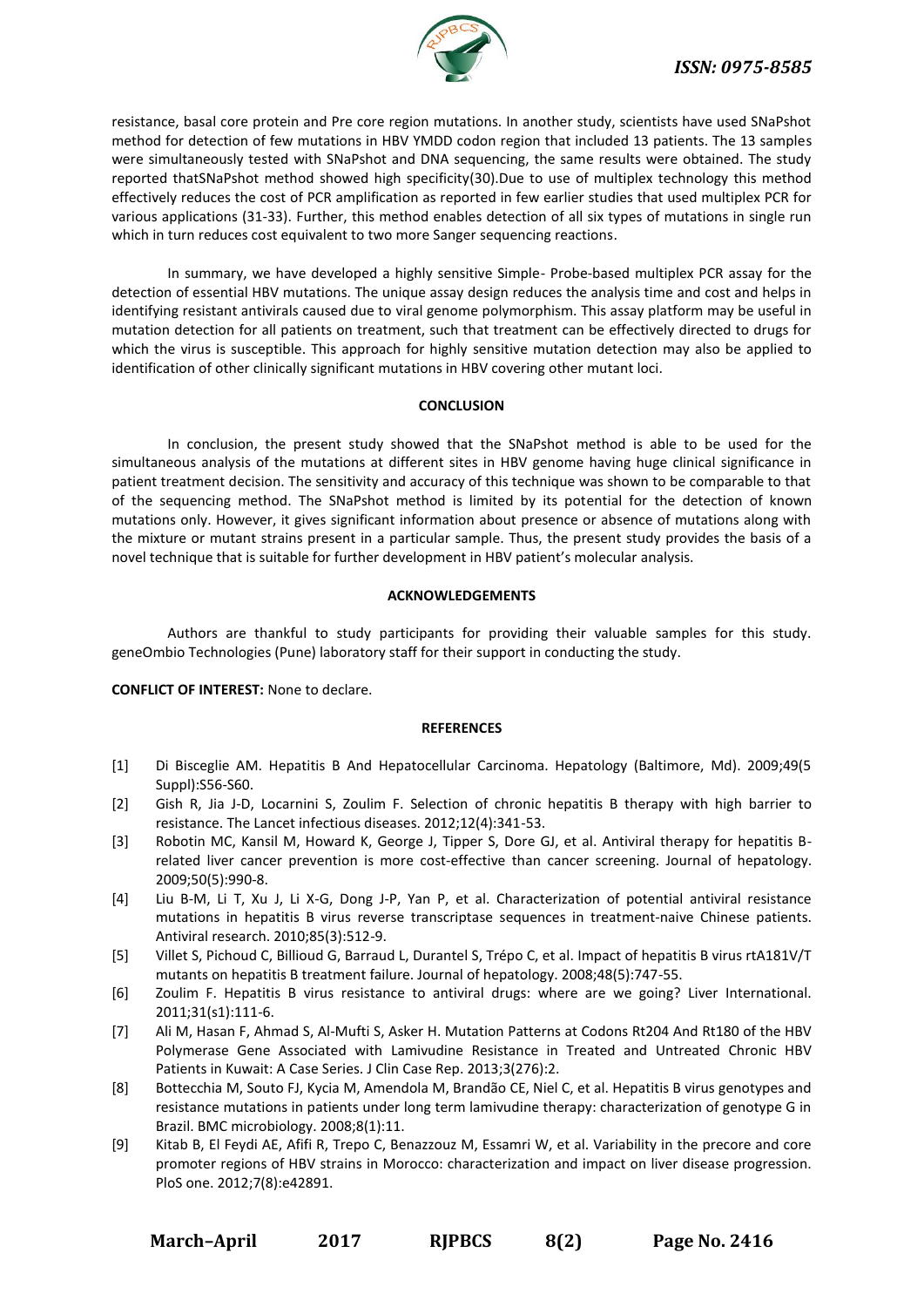

- [10] Alexopoulou A, Karayiannis P. HBeAg negative variants and their role in the natural history of chronic hepatitis B virus infection. World journal of gastroenterology : WJG. 2014;20(24):7644-52.
- [11] Kitab B, El Feydi AE, Afifi R, Derdabi O, Cherradi Y, Benazzouz M, et al. Hepatitis B genotypes/subgenotypes and MHR variants among Moroccan chronic carriers. Journal of infection. 2011;63(1):66-75.
- [12] Shouval D, Lai C-L, Chang T-T, Cheinquer H, Martin P, Carosi G, et al. Relapse of hepatitis B in HBeAgnegative chronic hepatitis B patients who discontinued successful entecavir treatment: the case for continuous antiviral therapy. Journal of hepatology. 2009;50(2):289-95.
- [13] Fang Z-L, Sabin CA, Dong B-Q, Wei S-C, Chen Q-Y, Fang K-X, et al. The association of HBV core promoter double mutations (A1762T and G1764A) with viral load differs between HBeAg positive and anti-HBe positive individuals: a longitudinal analysis. Journal of hepatology. 2009;50(2):273-80.
- [14] Mohamadkhani A, Montazeri G, Poustchi H. The importance of hepatitis B virus genome diversity in Basal core promoter region. Middle East journal of digestive diseases. 2011;3(1):13.
- [15] Wang X-L, Ren J-P, Wang X-Q, Wang X-H, Yang S-F, Xiong Y. Mutations in pre-core and basic core promoter regions of hepatitis B virus in chronic hepatitis B patients. World journal of gastroenterology. 2016;22(11):3268.
- [16] Nie H, Evans AA, London WT, Block TM, Ren XD. Quantitative dynamics of hepatitis B basal core promoter and precore mutants before and after HBeAg seroconversion. Journal of hepatology. 2012;56(4):795-802.
- [17] Jammeh S, Tavner F, Watson R, Thomas HC, Karayiannis P. Effect of basal core promoter and pre-core mutations on hepatitis B virus replication. Journal of General Virology. 2008;89(4):901-9.
- [18] Dong Q, Chan HL, Liu Z, Chan DP, Zhang B, Chen Y, et al. A1762T/G1764A mutations of hepatitis B virus, associated with the increased risk of hepatocellular carcinoma, reduce basal core promoter activities. Biochemical and biophysical research communications. 2008;374(4):773-6.
- [19] Shi Y-H, Shi C-H. Molecular characteristics and stages of chronic hepatitis B virus infection. World journal of gastroenterology : WJG. 2009;15(25):3099-105.
- [20] Liu J, Yang H-I, Lee M-H, Lu S-N, Jen C-L, Batrla-Utermann R, et al. Spontaneous seroclearance of hepatitis B seromarkers and subsequent risk of hepatocellular carcinoma. Gut. 2013:gutjnl-2013- 305785.
- [21] Tseng T-C, Yu M-L, Liu C-J, Lin C-L, Huang Y-W, Hsu C-S, et al. Effect of host and viral factors on hepatitis B e antigen-positive chronic hepatitis B patients receiving pegylated interferon-α-2a therapy. Antiviral therapy. 2011;16(5):629.
- [22] Sonneveld MJ, Rijckborst V, Zeuzem S, Heathcote EJ, Simon K, Senturk H, et al. Presence of precore and core promoter mutants limits the probability of response to peginterferon in hepatitis B e antigen‐positive chronic hepatitis B. Hepatology. 2012;56(1):67-75.
- [23] Yuen M-F, Tanaka Y, Shinkai N, Poon RT, But DY-K, Fong DY, et al. Risk for hepatocellular carcinoma with respect to hepatitis B virus genotypes B/C, specific mutations of enhancer II/core promoter/precore regions and HBV DNA levels. Gut. 2008;57(1):98-102.
- [24] Liu S, Zhang H, Gu C, Yin J, He Y, Xie J, et al. Associations between hepatitis B virus mutations and the risk of hepatocellular carcinoma: a meta-analysis. Journal of the National Cancer Institute. 2009.
- [25] Xiao L, Zhou B, Gao H, Ma S, Yang G, Xu M, et al. Hepatitis B virus genotype B with G1896A and A1762T/G1764A mutations is associated with hepatitis B related acute-on-chronic liver failure. Journal of medical virology. 2011;83(9):1544-50.
- [26] Ntziora F, Paraskevis D, Haida C, Magiorkinis E, Manesis E, Papatheodoridis G, et al. Quantitative detection of the M204V hepatitis B virus minor variants by amplification refractory mutation system real-time PCR combined with molecular beacon technology. Journal of clinical microbiology. 2009;47(8):2544-50.
- [27] Ali MM, Hasan F, Ahmad S, Al-Nakib W. Comparative evaluation of INNO-LiPA HBV assay, direct DNA sequencing and subtractive PCR-RFLP for genotyping of clinical HBV isolates. Virology journal. 2010;7(1):111.
- [28] Paneto GG, Koehnemann S, Martins JA, Cicarelli RM, Pfeiffer H. A single multiplex PCR and SNaPshot minisequencing reaction of 42 SNPs to classify admixture populations into mitochondrial DNA haplogroups. Mitochondrion. 2011;11(2):296-302.
- [29] Wang X-L, Ren J-P, Wang X-Q, Wang X-H, Yang S-F, Xiong Y. Mutations in pre-core and basic core promoter regions of hepatitis B virus in chronic hepatitis B patients. World Journal of Gastroenterology. 2016;22(11):3268-74.